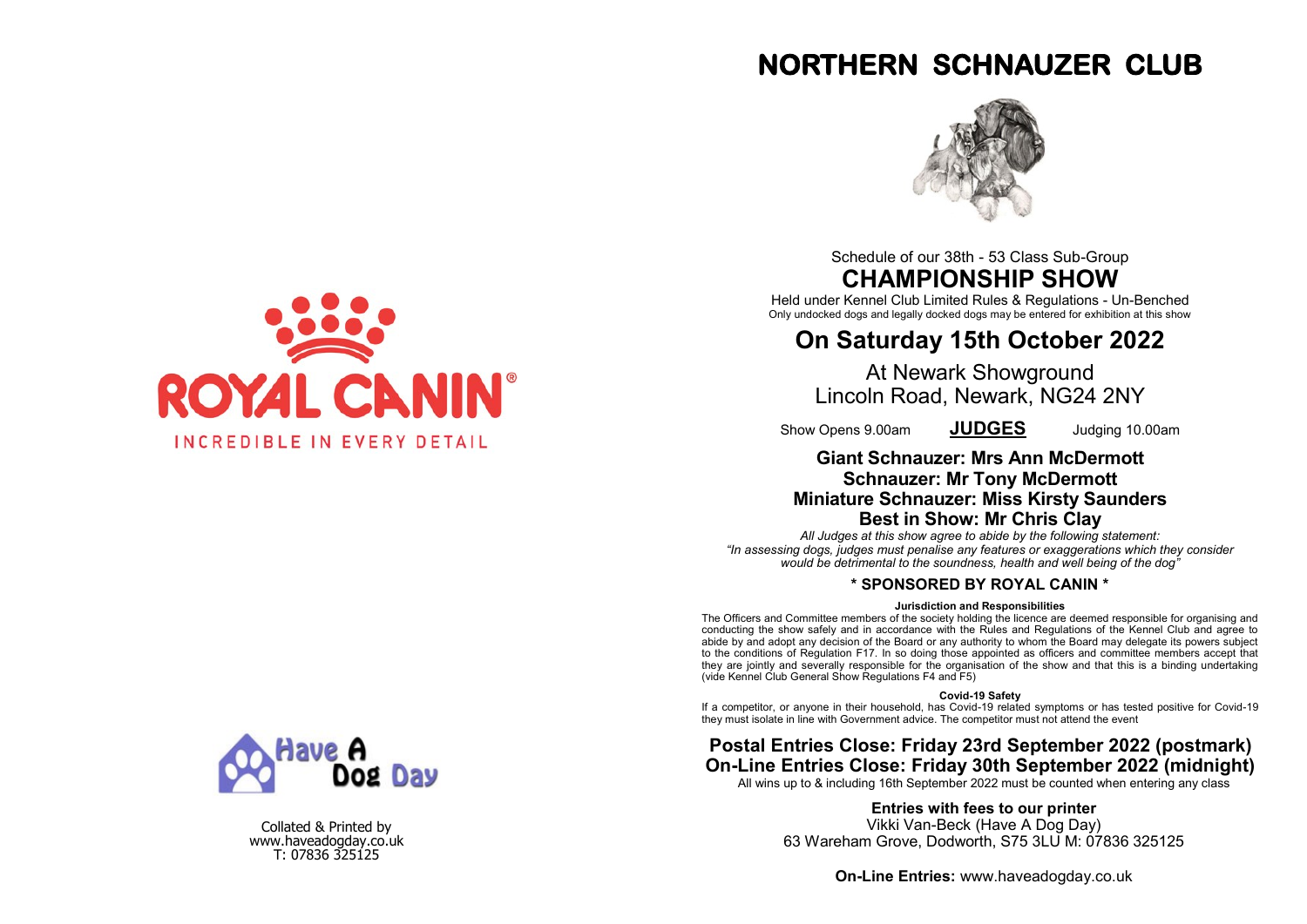### **NORTHERN SCHNAUZER CLUB**

**Honorary Members**

Mr H Bradley, Mr D Herring, Mr H Marshall, Mrs D Herring Mrs A Hutchinson, Mrs M Young & Miss A T Scott

**President**: Mr H Marshall **Vice Presidents**: Mr B Braybrooke & Mrs D Herring **Chairman: Mrs K Bradbury-Hall** 

> **Show Manager**: Mrs K Bradbury-Hall **Covid Safety Officer**: Mr Anthony Herdman

**Hon. Secretary**: Miss C M Ellingworth 20 Harworth Avenue, Blyth, Worksop, S81 8HH T: 01909 384214 E: doncleve@me.com

**Committee**: Mesdames J Beardall, K Bradbury-Hall M Cockerham J Fish, K Fish & H Smith Messrs A Herdman & S Cockerham

### **Food available in the Hall - Café on site**

You are asked to take special care of the Venue, Car Park, approaches and Exercise Areas - **You are expected to clean up after your dogs** Equipment is provided for this purpose. This is a Kennel Club requisite An area will be set aside for Cages and Boxes The use of this AREA WILL BE STRICTLY ENFORCED.

Please take care of your valuables

## **ROSETTES**

1st - VHC in all classes CC, Reserve CC, Best Puppy Dog, Best Puppy Bitch Best Veteran Dog & Best Veteran Bitch Best of Breed, Reserve Best of Breed Best Puppy in Breed & Best Veteran in Breed Best in Show, Reserve Best in Show Best Puppy in Show & Best Veteran in Show (from Veteran classes only)

### **THIS SHOW IS SPONSORED BY ROYAL CANIN**

Food Vouchers for all 1st Prize Winners Best in Show, Reserve Best in Show Best Puppy in Show and Best Veteran in Show

### **Hon. Veterinary Surgeons**

Minster Veterinary Clinic Maltkiln Lane, Malt Park, Newark-on-Trent, NG24 1HN T: 01636 812133 (on the day)

- 21. All gangways MUST BE KEPT CLEAR.
- 22. Should a judge be prevented from fulfilling his/her engagement the Committee reserve to themselves the right to appoint another judge subject to Kennel Club approval. In which case exhibitors are at liberty to withdraw their dogs but entry money will NOT be refunded.
- 23. The Committee will not be responsible for the loss or damage to a dog or dogs or to any property whether arising from accident or any other cause or for any act or omission of itself, its officers, servants or others and it is on this understanding only that entries are accepted.

#### **REGULATIONS FOR THE PREPARATION OF DOGS FOR EXHIBITION F(B)3**

1. These Regulations must be observed when a dog is prepared for exhibition and/or exhibited at any Kennel Club Licensed event. Objections may be referred to the General Committee for disciplinary action under these Show Regulations and/or for disciplinary action under Kennel Club Rule A11.

a) A dog found to have been exhibited in breach of these Regulations will automatically be disqualified from exhibition at the show and from any award gained thereat.

b) Unless the exhibitor provides a satisfactory explanation for the dog being exhibited in breach of these Regulations then he/she may be subject to further penalties of either a fine or as listed under Rule A11.

2. a) No substance which alters the natural colour, texture or body of the coat may be present in the dog's coat for any purpose at any time during the Show. No substance which alters the natural colour of any external part of the dog may be present on the dog for any purpose at any time during the Show.

b) Any other substance (other than water) which may be used in the preparation of a dog for exhibition must not be allowed to remain in the coat or on any other part of the dog at the time of exhibition.

3. No act or operation which alters the natural conformation of a dog or any part thereof may be performed except:

(a) Operations certified to the satisfaction of the General Committee.

(b) The removal of dew claws of any breed.

 $(c)$  Operations to prevent breeding provided that such operations are notified to the Kennel Club before neutered dogs are shown

Nor must anything be done calculated in the opinion of the General Committee to deceive.

- 4. The General Committee without previous notice may order an examination of any dog or dogs at any Show. Any examination thus ordered will be made by a person having executive authority who shall have a written directive from the Kennel Club in their possession. Samples may be taken for further examination and analysis.
- 5. An individual has the right to lodge an objection to a dog only if he/she is the owner or handler of a dog competing in the same breed or class. An objection may, however, be lodged by an official of the Show or by anyone so deputed by the Kennel Club. It will be the responsibility of the individual who lodges the objection or the official (as appropriate) to substantiate the grounds for the objection. The Kennel Club will substantiate the grounds for an objection made on its behalf.
- 6. Any objection by an individual related to an infringement of these Regulations must be made in writing to the Show Secretary at his/her office before the close of the Show and the individual must produce evidence of identity at the time of lodging the complaint.

#### **Security at Shows**

In light of recent events the Kennel Club would like to issue a reminder to all Societies of the importance of security at dog shows. The Kennel Club understands that due to the nature of dog shows and the quantity of paraphernalia exhibitors bring it would be extremely difficult for show organisers to take on the issue of security alone, therefore we would reiterate the advice being given by the Police and security services, that everyone in the UK should remain vigilant and this applies to those organising and taking part in dog shows. The importance of exhibitors feeling that they and their dogs are safe when attending a show cannot be underestimated. We would therefore remind you of the importance of the need for show organisers and exhibitors to remain mindful of potential dangers and that all visitors generally need to be vigilant and alert. Furthermore the society should provide robust notification informing exhibitors of where to report to should they see anything suspicious or of concern, and of the evacuation procedures in place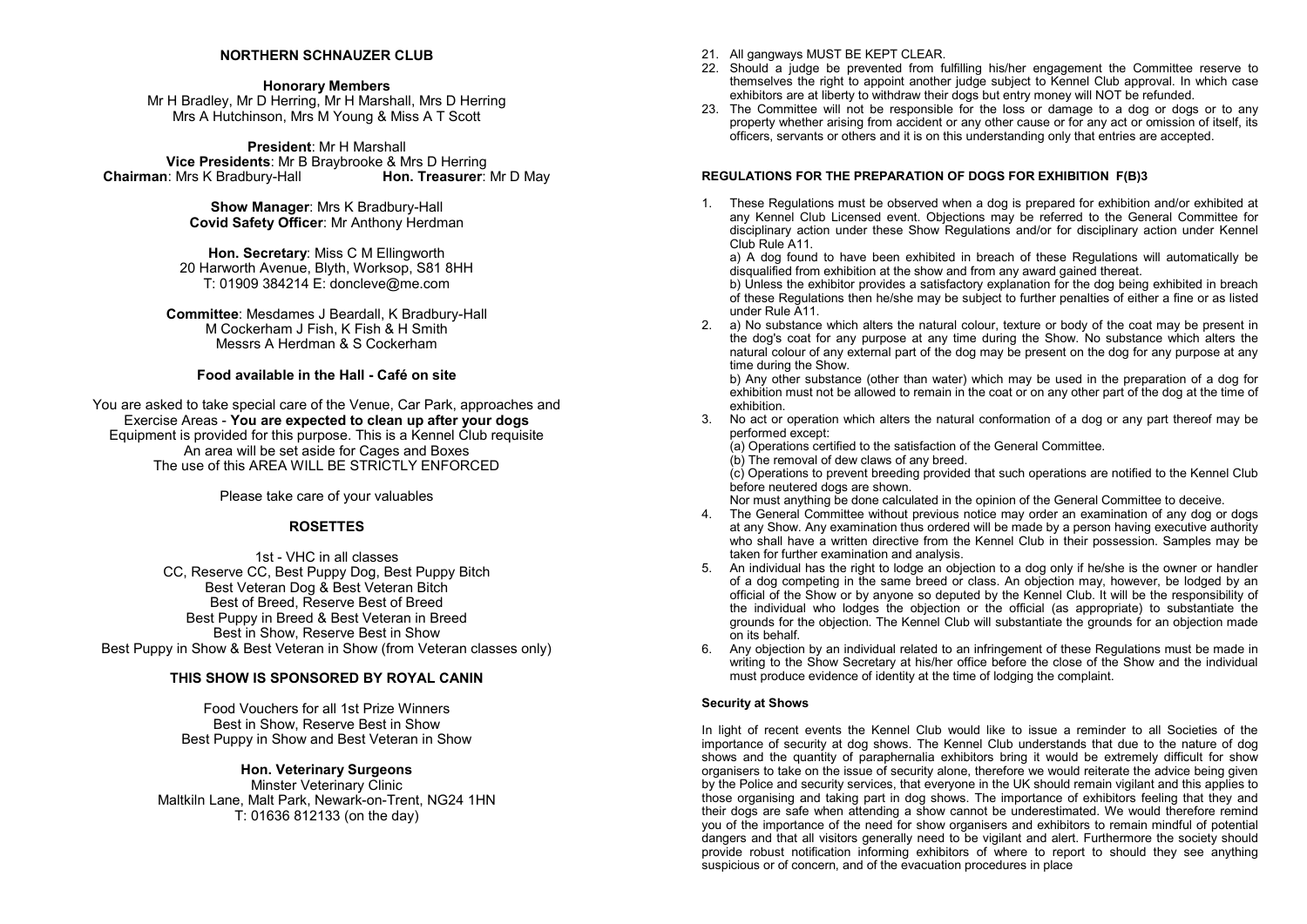#### **RULES AND REGULATIONS**

- 1. The Show will open at 9.00am.
- 2. Dogs will be received at any time but it is the exhibitor's responsibility to ensure that exhibits are available for judging when required.
- 3. Judging will commence at 10.00am.
- 4. Exhibits may be removed from the Show after their judging has been completed. The Show will close half an hour after all judging has been completed.
- 5. Entry Fees: Members Entry Fees £13.00 First Entry/Dog, Non-Members First Entry/Dog £16.00. Subsequent Entries £3.00. NFC £5.00. On-Line Entries www.haveadogday.co.uk.
- 6. There is no Prize Money on offer at this Show.
- 7. The Committee reserves to itself the right to refuse entries.<br>8. Puppies under six calendar months of age on the first of
- Puppies under six calendar months of age on the first day of the Show are not eligible for exhibition.
- 9. The mating of bitches within the precincts of the Show is forbidden.
- 10. Best Puppy in Show Where a Best Puppy in Show competition is scheduled the Best Puppy in Show is a puppy which has competed and has been declared Best Puppy in Breed or Best Any Variety Not Separately Classified puppy. A puppy is a dog of six and not exceeding twelve calendar months of age on the first day of the Show. Where the Best of Breed or Best in Show is a puppy it may, at the discretion of the judge, be awarded Best Puppy in Breed and Best Puppy in Show respectively. Where the Reserve Best of Breed or Reserve Best in Show is a puppy which has only been beaten by an adult dog it may also, at the discretion of the judge, be Best Puppy in Breed and Best Puppy in Show respectively. Consequently, selection of Best Puppy in Breed and Best Puppy in Show must follow the selection of Best of Breed and Best in Show respectively.
- 11. Best in Show The dog declared Best in Show must be selected from those dogs which have been declared Best of Breed or Best Any Variety Not Separately Classified. Reserve Best in Show must be selected from the remaining Best of Breed(s) and the dog/bitch declared by the breed judge to be Reserve Best of Breed to the dog declared Best in Show.
- 12. Exhibits will not be admitted to Best in Show competition after a period of ten minutes has elapsed since the announcement that exhibits are required for judging, unless they have been unavoidably delayed by previous judging not completed on time, and then only with the special permission of the Show Management.
- 13. Exhibitors must not pick up dogs by their tails and leads when lifting them nor handle a dog in a manner which causes its feet not touch the ground when on the move. This is not acceptable. Exhibitors should note that such practice would constitute harsh handling and reports of such practice will be referred to the Committee under Kennel Club Show Regulation F11.
- 14. All exhibitors must be familiar with Kennel Club Regulation F (Annex B) Regulations for the Preparation of Dogs for Exhibition.
- 15. All dogs resident outside the UK must be issued with a Kennel Club Authority to Compete number before entry to the show/event can be made. All overseas entries without an Authority to Compete number will be returned to the exhibitor/competitor.
- 16. DOGS IN VEHICLES ON HOT DAYS See reverse of Entry Form.
- 17. Anyone whose dog is entered at a Kennel Club licensed event should take all reasonable steps to ensure the needs of their dog(s) are met, and should not put a dog's health and welfare at risk by any action, default, omission or otherwise. Breach of Kennel Club Regulations in this respect may be referred to the Board for disciplinary action under the Kennel Club Rules and Regulations. The use of pinch collars, electronic shock collars, or prong collars, is not permitted at any show licensed by the Kennel Club. This shall apply at the venue or within the precincts of the show.
- 18. Not for Competition entries will be accepted. Details of each dog so entered must be recorded on the entry form and must be Kennel Club registered
- 19. No modifications will be made to the schedule except by permission of the General Committee of The Kennel Club, which will be followed by advertisement in the Canine press wherever possible.
- 20. The Committee of the Show can accept no responsibility for products advertised or sold by stand holders at the Show, and remind exhibitors that grooming products may not meet the requirements of the Regulation for the Preparation of dogs for exhibition.

## **CLASSIFICATION**

#### **RING ONE (10.30am) SCHNAUZER JUDGE: MR TONY MCDERMOTT**<br>Kennel Club Challenge Certificate Dog Kennel Club Challenge *Kennel Club Challenge Certificate Dog Kennel Club Challenge Certificate Bitch*

- 
- 
- 1 MINOR PUPPY DOG 9 MINOR PUPPY BITCH<br>2 PUPPY DOG 9 10 PUPPY BITCH
- 2 PUPPY DOG 10 PUPPY BITCH<br>3 JUNIOR DOG 11 JUNIOR BITCH
- 3 JUNIOR DOG 11 JUNIOR BITCH<br>4 POST GRADUATE DOG 12 POST GRADUA
- 
- 
- 
- -
- POST GRADUATE DOG 12 POST GRADUATE BITCH<br>13 I IMIT BITCH
- 5 LIMIT DOG 13 LIMIT BITCH<br>6 OPEN DOG 14 OPEN BITCH
	-
- 7 CHAMPION DOG 15 CHAMPION BITCH<br>8 VETERAN DOG 16 VETERAN BITCH
	- **VETERAN BITCH**
- 17 SPECIAL BLACK DOG OR BITCH (Entered in Class 1-16)

## **GIANT SCHNAUZER JUDGE: MRS ANN McDERMOTT**  *(Following SCHNAUZER - Not before 1.00pm)*

*Kennel Club Challenge Certificate Dog Kennel Club Challenge Certificate Bitch*

| 18 MINOR PUPPY DOG                                                                                                                                                                                                                                                                                                                                                                   | 26 MINOR PUPPY BITCH     |
|--------------------------------------------------------------------------------------------------------------------------------------------------------------------------------------------------------------------------------------------------------------------------------------------------------------------------------------------------------------------------------------|--------------------------|
| 19 PUPPY DOG                                                                                                                                                                                                                                                                                                                                                                         | 27 PUPPY BITCH           |
| 20 JUNIOR DOG                                                                                                                                                                                                                                                                                                                                                                        | 28 JUNIOR BITCH          |
| 21 POST GRADUATE DOG                                                                                                                                                                                                                                                                                                                                                                 | 29 POST GRADUATE BITCH   |
| 22 LIMIT DOG                                                                                                                                                                                                                                                                                                                                                                         | 30 LIMIT BITCH           |
| 23 OPEN DOG                                                                                                                                                                                                                                                                                                                                                                          | 31 OPEN BITCH            |
| 24 CHAMPION DOG                                                                                                                                                                                                                                                                                                                                                                      | 32 CHAMPION BITCH        |
| $\overline{a}$ $\overline{b}$ $\overline{c}$ $\overline{c}$ $\overline{c}$ $\overline{c}$ $\overline{c}$ $\overline{c}$ $\overline{c}$ $\overline{c}$ $\overline{c}$ $\overline{c}$ $\overline{c}$ $\overline{c}$ $\overline{c}$ $\overline{c}$ $\overline{c}$ $\overline{c}$ $\overline{c}$ $\overline{c}$ $\overline{c}$ $\overline{c}$ $\overline{c}$ $\overline{c}$ $\overline{$ | $1/TTTT$ $11 TTT$ $11 T$ |

25 VETERAN DOG 33 VETERAN BITCH

34 SPECIAL PEPPER & SALT DOG OR BITCH (Entered in Class 18-33)

## **RING TWO (DOGS 10am: BITCHES not before 1.00) MINIATURE SCHNAUZER JUDGE: MISS KIRSTY SAUNDERS**<br>Club Challenge Certificate Dog **Kennel Club Challenge Certificate Bitch**

*Kennel Club Challenge Certificate Dog Kennel Club Challenge Certificate Bitch*

- 
- 35 MINOR PUPPY DOG 43 MINOR PUPPY BITCH<br>36 PUPPY DOG 44 PUPPY BITCH
- 36 PUPPY DOG 44 PUPPY BITCH
	-
- 37 JUNIOR DOG 45 JUNIOR BITCH 38 POST GRADUATE DOG 46 POST GRAD<br>39 LIMIT DOG 47 LIMIT BITCH
- 39 LIMIT DOG 47 LIMIT BITCH
- 40 OPEN DOG 48 OPEN BITCH<br>41 CHAMPION DOG 49 CHAMPION BITCH
- 
- 42 VETERAN DOG
- 41 CHAMPION DOG 49 CHAMPION BITCH<br>42 VETERAN DOG 50 VETERAN BITCH
- 51 SPECIAL BLACK & SILVER DOG OR BITCH (Entered in Class 35-50)
- 52 SPECIAL BLACK DOG OR BITCH (Entered in Class 35-50)
- 53 SPECIAL WHITE DOG OR BITCH (Entered in Class 35-50)

## **BEST IN SHOW Judge: MR CHRIS CLAY**

- 
- 
- 6 OPEN DOG 14 OPEN BITCH<br>7 CHAMPION DOG 15 CHAMPION F
-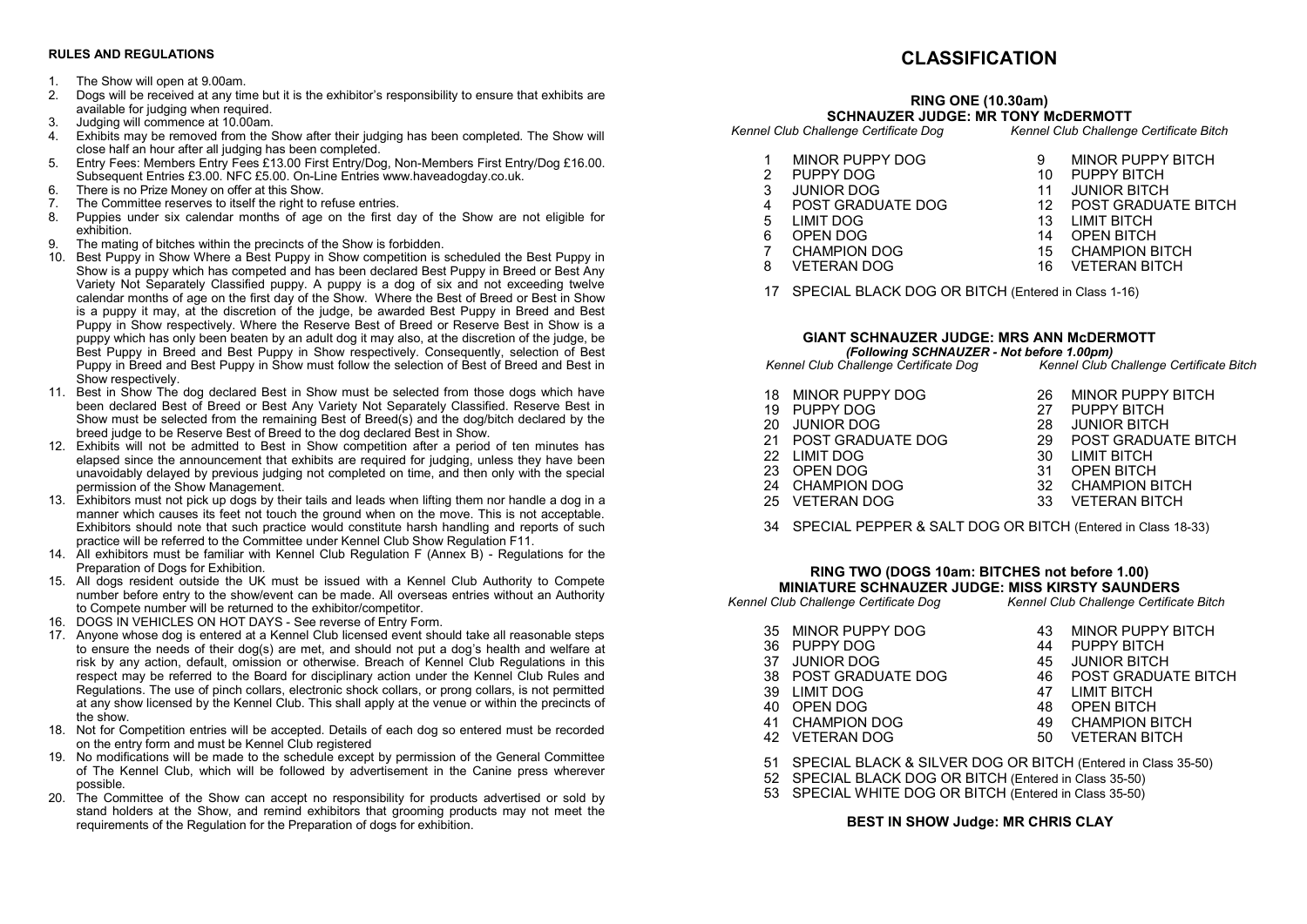### **Right to Refuse Entries**

Exhibitors/Competitors are respectively reminded that show societies have the right under Kennel Club Regulations to refuse any entry The Club reserve the right to refuse entries and to refuse admission to our Shows

### **THE ATTENTION OF ALL EXHIBITORS IS DRAWN TO THE KENNEL CLUB REGULATION RE: FOULING WHICH READS**

Any owner or other person in charge of a dog is required to remove as soon as possible any fouling caused by their dog(s) at any Kennel Club Licensed Show within the environs of that event including Car & Caravan Parks and approaches

### **PLEASE ENSURE THAT THE FOLLOWING ARE COMPLETED IN FULL**

Sign and date cheque payable to Northern Schnauzer Club Sign Entry Form i.e. Declaration Class Numbers and correct age for class i.e. Breed, Puppy, Junior etc. Date of Birth, correct Registered Name, Sire and Dam Correct payment for breeds or NOT FOR COMPETITION Payment section filled in Correct Address with Postcode, Telephone Number and E-Mail Address This can avoid the return of your entry form for correction *If you require confirmation of receipt of Entry please send an SAE or Postcard*

#### **AMENDMENT TO KENNEL CLUB REGULATIONS F(1) 12.(6) & F(1)12(8) ADDRESS WITHHELD FOR PUBLICATION**

Please note the points below:

Tick the box near your name and address on the front of the entry form if you do want your details to appear in the catalogue

Your name will still be printed above your dog record(s) as normal

Your address is still needed for the sending out of schedules - so you must still enter your address in the normal way

## **EXHIBITORS PLEASE NOTE**

It is most important to put your correct postal address on the Entry Forms Address should include: House Number (not just House Name) Postal Town, Correct Postcode and E-Mail address

## **HAVE A DOG DAY**



Enter On-Line and benefit from \* Entry Confirmation \* \* Extended Closing Dates \* \* FULLY Secure Payments by Credit Card OR PayPal \*

> www.haveadogday.co.uk T: 07836 325125

#### **DEFINITIONS OF CLASSES**

In the following definitions, a Challenge Certificate includes any Show award that counts towards the title of Champion under the Rules of any governing body recognised by the Kennel Club.

Wins at Championship Shows in breed classes where Challenge Certificates are not on offer shall be counted as wins at Open Shows.

In the case of a dog owned in partnership and entered in Members' classes or competing for Members' Specials each partner must at the time of entry be a member of the Society.

In estimating the number of awards won, all wins up to and including the seventh day before the date of closing of postal entries shall be counted when entering for any class i.e. **16th September 2022**

Wins in Variety classes do not count for entry in Breed classes but when entering in Variety classes, wins in both Breed and Variety classes must be counted. First prizes awarded in any classes defined as Special do not count towards eligibility.

If an exhibitor reports before the judging of a class or classes that a dog has been entered which is ineligible, the exhibitor may choose one of the following options:

1 Withdrawal The dog may be withdrawn from competition subject to the conditions of Regulation F(1)19.<br>2 Transfer (a) If a dog is ineligible for a class or classes as regards its colour sex weight or beight the

 $\overline{T}$ ransfer (a) If a dog is ineligible for a class or classes as regards its colour, sex, weight or height the Show Secretary shall transfer it to the equivalent class or classes for the correct colour, sex, weight or height and, in the event of there being no equivalent class, Minor Puppy and Puppy excepted to the Open class for the correct colour, sex, weight or height.

b) For an exhibit entered incorrectly in a Minor Puppy class or Puppy class, which is over age but under twelve calendar months of age or eighteen calendar months of age respectively, the Show Secretary shall transfer the exhibit to the Puppy class or the Junior class respectively for the correct colour, sex, weight or height and in the event of there being no Puppy or Junior class to the Open class for the correct colour, sex, weight or height.

(c) For any reason other than the above, the Show Secretary shall transfer It to the Open class for the correct colour, sex, weight or height.

(d) If an exhibit arrives late and misses a class, even if it is the only class in which the dog is entered, the dog may not be transferred to any other class.

**MINOR PUPPY** For dogs of six and not exceeding nine calendar months of age on the first day of the **Show** 

**PUPPY** For dogs of six and not exceeding twelve calendar months of age on the first day of the Show. **JUNIOR** For dogs of six and not exceeding eighteen calendar months of age on the first day of the Show. **NOVICE** For dogs which have not won a Challenge Certificate or three or more First Prizes at Open and Championship Shows (Minor Puppy, Special Minor Puppy, Puppy and Special Puppy classes excepted, whether restricted or not).

**POST GRADUATE** For dogs which have not won a Challenge Certificate or five or more First Prizes at Championship Shows in Post Graduate, Minor Limit, Mid Limit, Limit and Open classes, whether restricted or not.

**LIMIT** For dogs which have not become show Champions under the Kennel Club Regulations or under the rules of any governing body recognised by the Kennel Club, or won 3 or more CACIB/CAC/Green Stars, or won 7 or more First Prizes in all at Championship Shows in Limit or Open Classes confined to the Breed, whether restricted or not at Shows where Challenge Certificates were offered for the breed.

**OPEN** For all dogs of the breed for which the class is provided and eligible for entry at the Show.

**VETERAN** For dogs of not less than seven years of age on the first day of the Show. **SPECIAL CLASSES**

**BLACK** Same as Open but restricted with regard to colour

**SALT & PEPPER** Same as Open but restricted with regard to colour

**BLACK & SILVER** Same as Open but restricted with regard to colour

**WHITE** Same as Open but restricted with regard to colour

**NFC** Societies may at their discretion, accept Not for Competition entries. Societies may accept such entries from breeds of dog not included within the title of the Society